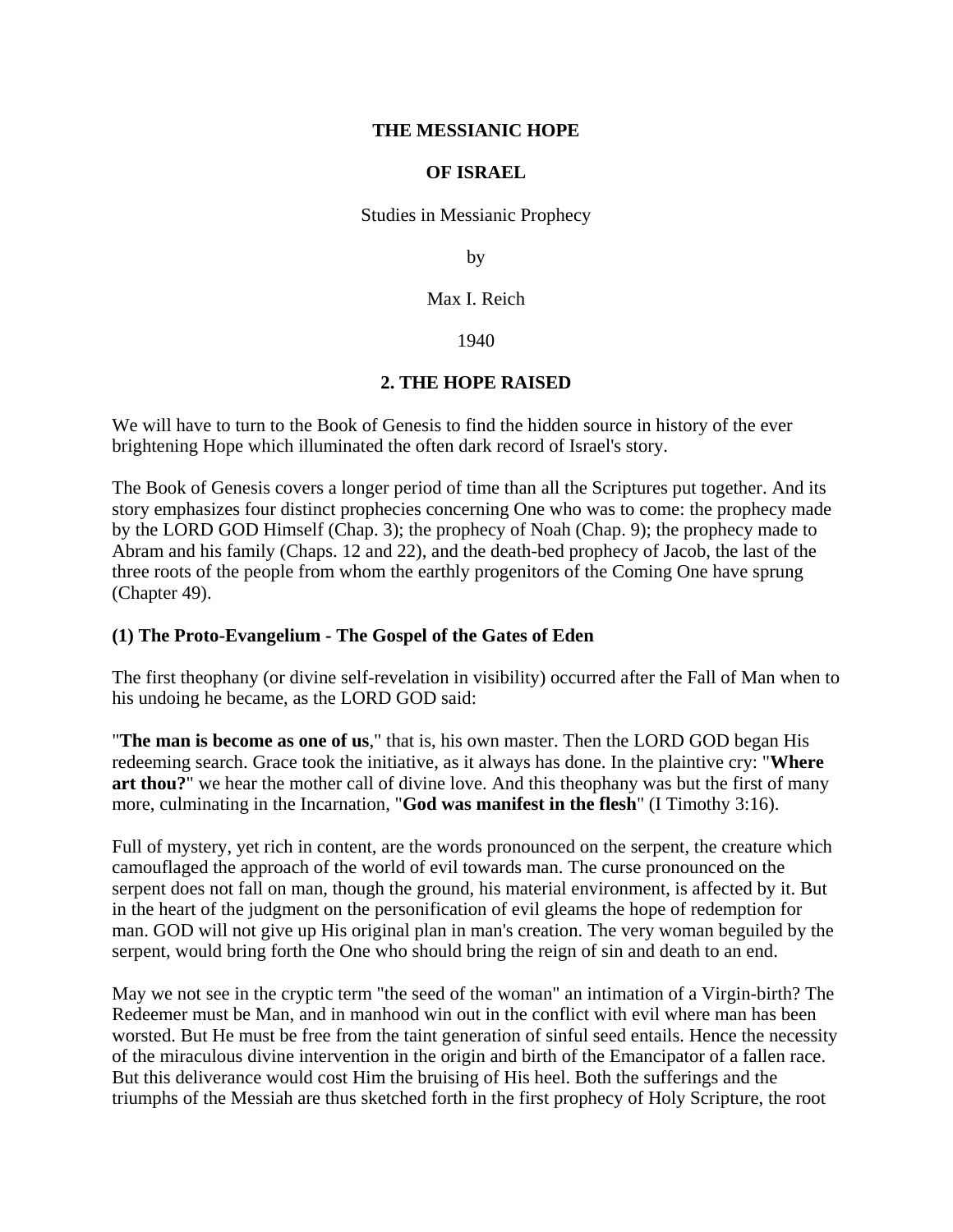from which the widely branched tree of Messianic prophecy has grown.

The first intimation of the Coming One connects Him with the human race, its representative and Redeemer. Hence the new name which Adam gave to his wife after hearing this prophecy: Chava, (Zoe in the Greek Septuagint), that is, she would be "**the mother of all living**" (Genesis 3:20), the mystical mother of Him who calls Himself Ho Zon, the Living One, and the spiritual mother of all those who would obtain through faith "life in His Name," prefiguring the "**Jerusalem which is above... which is the mother of us all**."

And it is noteworthy that Adam's faith in the coming Deliverer was accompanied by the LORD GOD covering man's nakedness: "**Unto Adam also and to his wife did the LORD God make coats of skins, and clothed them**" (Genesis 3:21). Is not the atonement prefigured in this? The word used for *clothed* is the same employed for *atonement* in the Hebrew. Our nakedness and sinfulness is not seen when covered by the virtue and value of the atoning sacrifice thus prefigured.

Lamech, the tenth from Adam restricts the fulfillment of the promise to a certain part of the human race, to that of Noah. Noah, the father of Shem, was looked for at his very birth as the one who would bring in the looked-for comfort: "**And he called his name Noah, saying, This same shall comfort us concerning our work and toil of our hands, because of the ground**  which the **LORD** hath cursed" (Genesis 5:29); and while this was a premature expectation, it nevertheless remained true that Noah was chosen to be the direct ancestor of the Comforter to come, while an initial fulfillment was made in the everlasting covenant established with Noah and his descendants after the flood.

# **(2) The Noahic Prophecy**

In Genesis 9, the light of prophecy breaks through the gloom of human ignorance: "**And he said, Cursed be Canaan; a servant of servants shall he be unto his brethren. And he said: Blessed be the LORD God of Shem; and Canaan shall be his servant. God shall enlarge Japheth, and he shall dwell in the tents of Shem; and Canaan shall be his servant**" (9:25- 27). This remarkable pronouncement is the first recorded prophecy of Holy Scripture by *human* lips (the proto-evangelium was a prophecy uttered by the *divine* mouth directly), and speaks of the LORD GOD of Shem. It is the first time that GOD identifies Himself with a particular man. The children of Ham and not Japheth were the first civilizers and masters of the world. The cradle of culture stood in Egypt, Phoenicia and Babylon. The day when the sons of Japheth would come to the front was much later. The "enlargement" promised to Japheth did not begin till the Persian Cyrus began his conquering career which started the political and militaristic hegemony of the Aryan race till our day.

Then centuries after came the fulfillment of the prophecy concerning Shem, that the LORD GOD would be his GOD in a special sense. He did indeed choose the tents of Shem from His abode and the conquering Japheth must needs go to the tents of Shem to find the true GOD.

The words: "**Blessed be the LORD God of Shem**" indicate that Shem would be pre-eminent in being the bearer of the Divine Name. The very word *Shem*, i.e., *Name*, points to that. By the "Name" is meant the self-revelation of GOD in history, as well as in creation and providence.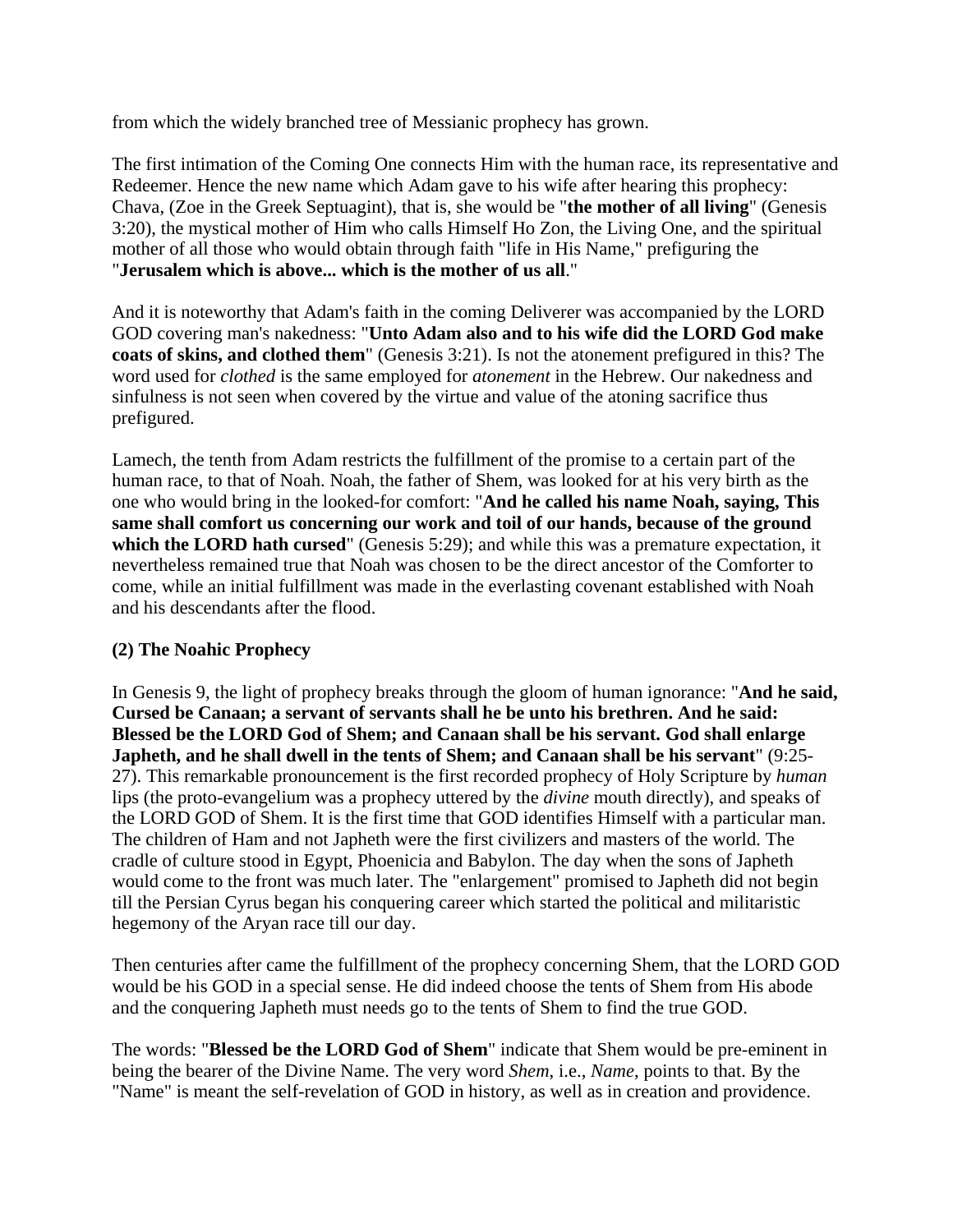Not military and political glory, but to be the bearer of spiritual values for the good of others would be the mission of Shem.

## **(3) The Abrahamic Promise**

The descendants of Noah soon corrupted themselves. The first chapter of the Epistle to the Romans describes the second fall of man after the Flood, as chapter 5:12 goes back to that in the Garden of Eden: "**Wherefore, as by one man sin entered into the world, and death by sin; and so death passed upon all men, for that all have sinned**." Idolatry supplanted the knowledge of the true GOD. The tower of Babel was meant to be an outward sign of man's apostasy, to "**make us a name**," said the Babel builders. Their names have perished, for man's pretentious self-advertisings must always end thus.

Then GOD did a new thing. He called Abram. He separated one man unto Himself and made him the depositary of Promise. The era of Promise, properly speaking began thus and looks on to the time when all nations shall have found their fullest blessing in Him who is Abraham's Seed, of whom Isaac was a type.

The story of Abram begins in the closing verses of Genesis 11. What preceded, and the time covered is greater than the entire period of inspired history, is introduction, to show why the choice and call and discipline of Abram was necessary. It is the story of the two falls of man. But now a new stage is reached in the unfolding of the Messianic Hope. The prophecy concerning the Seed of the Woman, becomes the promise of the Seed of Abraham. The promise that Abraham and Sarah should become the ancestors of kings, looks on to David and his royal line culminating in David's Messianic Son, and the promise that His seed should secure the blessing of all nations, points to a Mediator-Priest, beneath whose benediction the restless and competitive nations would find the solution of their age-long problems at last.

The history of redemption properly begins with the appearing of the LORD of Glory to Abram: "**And he said, Men, brethren, and fathers, hearken; The God of glory appeared unto our father Abraham, when he was in Mesopotamia, before he dwelt in Charran**" (Acts 7:2). The goal is the re-appearing of the glory and the earth being filled with it as the waters cover the sea. The call of Abram was the first step towards this.

GOD's separating Abram and confining Himself to his family as the centre of His interests was intended to bring about the blessing of all nations. Election has for its ultimate not so much the good of the elect, as that of the non-elect, through the agency of the elect. And for this the elect, like Abraham, have had to go through a severe process of suffering and discipline in order to be vessels meet for the divine use.

## **(4) The Shiloh Prophecy**

The patriarchal age closed with the passing of Jacob. He and his clan had migrated to Egypt by the invitation of Joseph. But ere the curtain falls the voice of prophecy is heard once more, confirming the Messianic Promise and developing its implications.

Jacob must have pondered deeply the truths of which he, as the one to whom "the birth-right"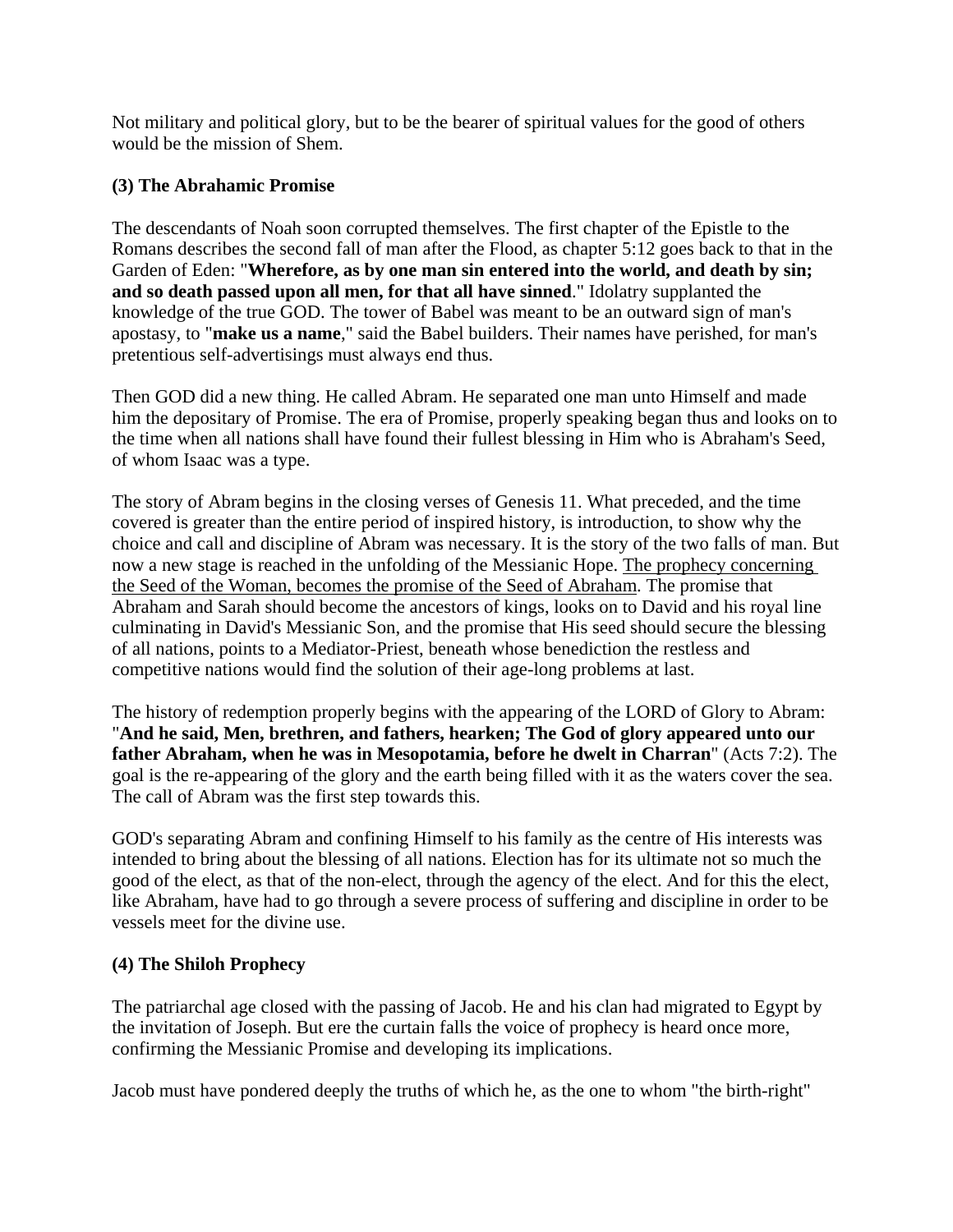belonged by divine decree, was the custodian, and what he had he held in trust for all mankind.

He foresaw that the Messianic family would develop into twelve tribes. Their having been transplanted into Egypt did not mean the canceling of GOD's choice of Shem. But it was a necessary interlude. They were less likely to be amalgamated with their non-Semitic environment there. But which of the sons of Jacob would be the head of the chosen line whose end would be that mysterious Being who would be the representative of both GOD and Man in one personality according to the Proto-evangelium?

Divine choices are never blind and arbitrary. Rueben forfeited his birth-right. He had committed infamy. Simeon and Levi had been confederates in wickedness and cruelty. Joseph had received a double portion in his two sons. But Judah, who had so nobly volunteered to be surety for Benjamin, thus exhibiting the spirit of the One who was willing to become our Surety in death, was elevated to the primacy as the royal tribe: "**Now the sons of Rueben the firstborn of Israel, (for he was the firstborn; but, forasmuch as he defiled his father's bed, his birthright was given unto the sons of Joseph the son of Israel: and the genealogy is not to be reckoned after the birthright. For Judah prevailed above his brethren, and of him came the chief ruler; but the birthright was Joseph's**" (I Chronicles 5:1-2).

The Gentile peoples, at war with each other ever since their speech was confused at the tower of Babel, would gather to "Shiloh," a Son of Judah, and render Him obedience: "**The sceptre shall not depart from Judah, nor a lawgiver from between his feet, until Shiloh come; and unto him shall the gathering of the people be**" (Genesis 49:10). The sceptre would not depart from Judah till Shiloh's appearing. GOD would not allow his tribal distinction to be wiped out, as has happened to his brethren. The Word *Shebet* means both tribe and sceptre. The star of Judah would continue to shine till it would lose itself in the more glorious light of Shiloh, his noblest Son.

And what does "*Shiloh*" mean? It might mean either *the sent One; the Peace-bringer*; or *He whose right it is*. Probably the last is the true meaning. We get an echo of it in Ezekiel 21:27, where we read: "**I will overturn, overturn, overturn, it: and it shall be no more, until he come whose right it is; and I will give it him**." The nations will not know rest till He takes the government into His own hands.

The indestructibility of the Jewish people, the homeless, scattered and suffering children of Judah, is the miracle of history. The northern kingdom of Israel has disappeared from sight. But Jacob would have been a false prophet if the Assyrian had swallowed up Jerusalem as he had Samaria. If Nebuchadnezzar, Antiochus Epiphanes, Vespesian and Titus, the Spanish Inquisition and the modern Anti-Semitic atrocities had succeeded in wiping out Judah also as a distinct people, then would the Messianic Hope have proven a superstition. But the Word of our GOD must stand for ever and human counsels come to nought. The ancient Synagogue did not fail to perceive the Messianic significance of the divine oracle concerning Shiloh, from the lips of the dying Jacob. Thus the Targum of Onkelos has it: "Until the Messiah come, whose is the Kingdom."

The Targum of pseudo-Jonathon: "Till the King, the Messiah shall come." The Babylonian Talmud "What is Messiah's Name? His Name is Shiloh, for it is written, 'Until Shiloh come'."